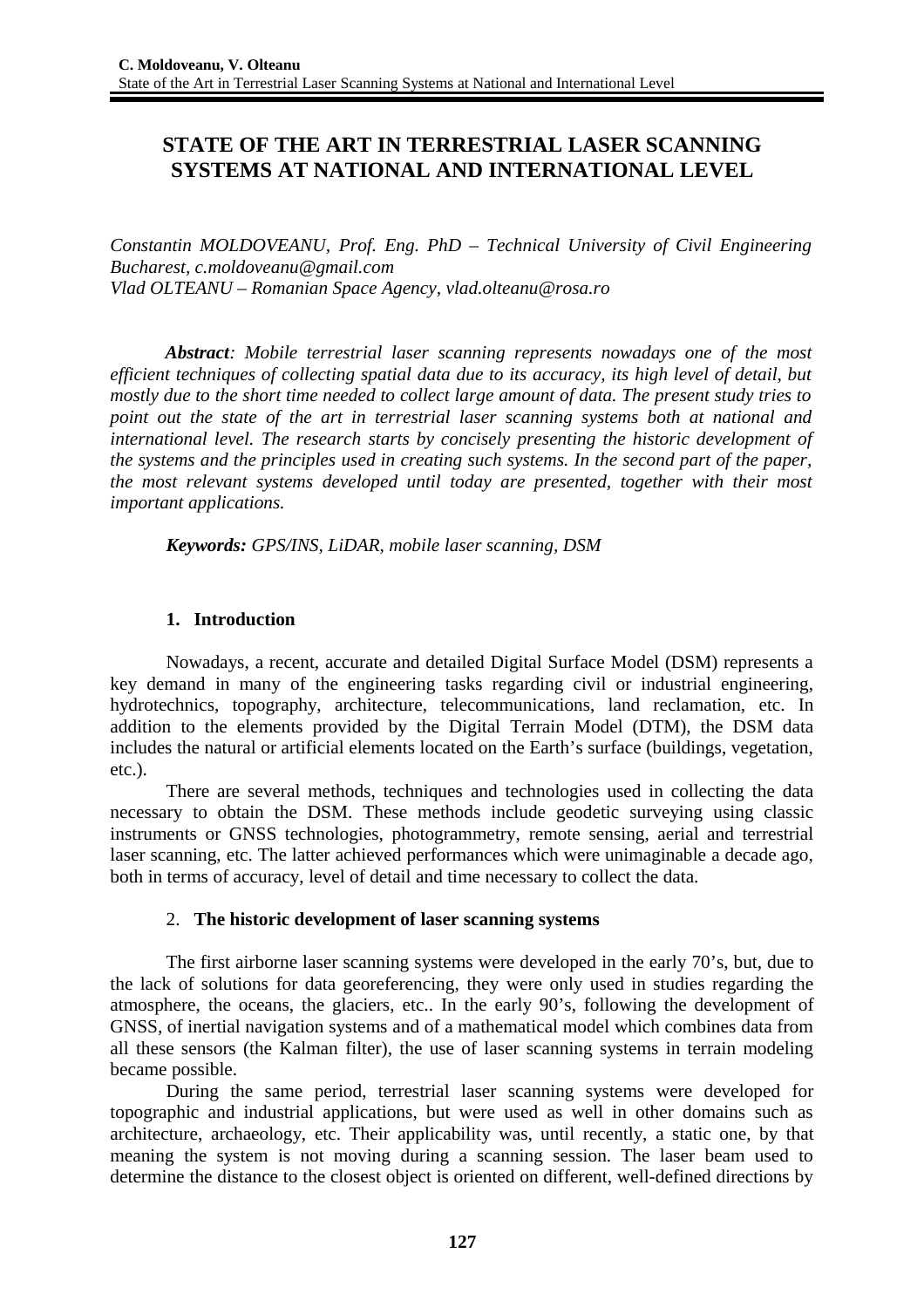using a servo motor for horizontal movement and by rotating an internal mirror to deflect the laser beam in the vertical plane. The set of points which is defined in a polar coordinate system, obtained using this method is generically named "point cloud". In case of larger objectives, the scanning was done using several base stations and the point clouds were referenced using common points. The newer technologies combine data from the terrestrial laser scanner with data from GNSS/INS systems with the aim of directly referencing the scanned data. These technologies eliminate the static method's lack of efficiency and promote the mobile terrestrial laser scanning systems as leader in collecting spatial data.

#### **3. Principles used in developing mobile terrestrial laser scanning systems**

The transition from the static method to the dynamic one is not an easy task to accomplish, since the coordinates of the scanned points are relative to the scanner's geometric centre which is now mobile. Therefore, in order to obtain the point cloud through mobile scanning, the platform's trajectory and inclinations must be determined. In the case of the static method, the high speed rotation of the scanner's internal mirror creates a vertical line of scanned points. By horizontally rotating the scanner using the servo motor, the scanner creates a number of such lines which compose a frame. In the mobile method's case, scanning by frames does not make sense anymore and therefore the only deviation of the laser beam will be the one given by the rotating mirror and due to the platform's movement the point cloud will have a spiral form. A schematic representation of the point cloud may be seen in [Fig. 1. – Schematic representation of the point cloud in the case of mobile scanning](#page-1-0)



<span id="page-1-0"></span>Fig. 1. – Schematic representation of the point cloud in the case of mobile scanning

Thus, the scanned data must be synchronized with the equipments used to determine the system's trajectory. Usually, in order to determine the platform's trajectory and inclinations, a GNSS/INS positioning system is used. The positioning system is composed of an inertial measurement unit (IMU) – used to determine the platform's speed, inclinations and heading, and one or more GNSS receivers – used to reinitialize the IMU and often to improve the determination of the platform's heading.

In the case of mobile mapping, each scanned line or even each scanned point needs other transform parameters in order to reference it, because the system is permanently changing its position. These parameters may be obtained from the positioning system, the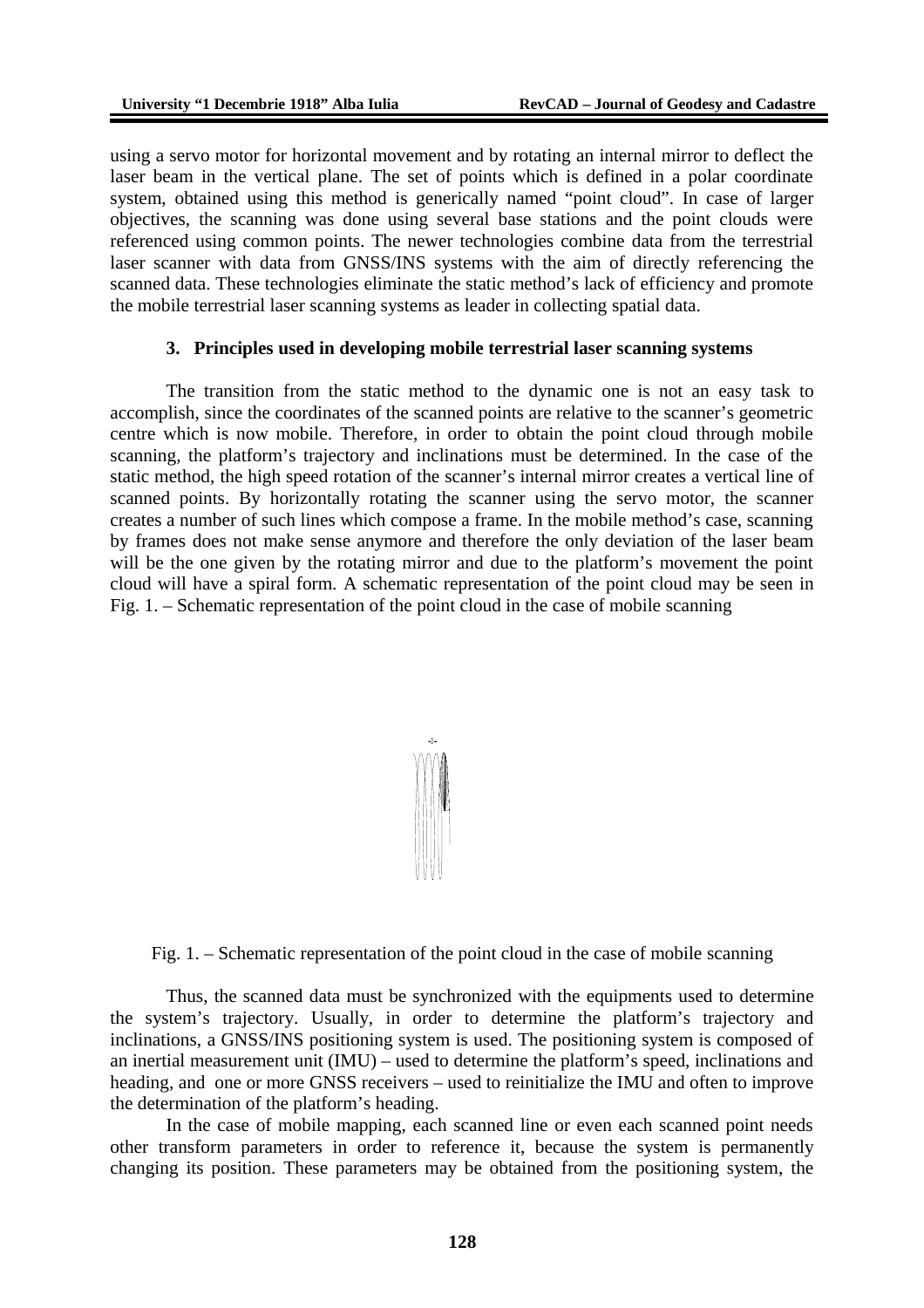only remaining problem being the synchronization between the scanned data and the GNSS/INS positioning system. For this purpose, the laser scanners incorporate an internal synchronizer which may be reinitialized by an external pulse. This external pulse, represented in our case by a 1 pps pulse provided by the GNSS, reinitializes the synchronizer and increments a counter.

# **4. State of the art in mobile terrestrial laser scanning at international level**

Although this domain is rather new, we cannot talk of a "monopole" from the technological point of view. The first efforts in this domain were made in 2003-2004 in different parts of the world. Initially, these systems were developed for scientific and research purposes, but due to their capabilities and efficiency in less than three years several companies already developed commercial solutions.

Until now, there are no companies which produce all the components of such systems. Usually, companies like Riegl or Topcon which sell mobile terrestrial laser scanning systems, use some of their own components together with other companies' components (Applanix, Sick, etc.). Regularly, the created systems are modular platforms, as they can be easily and continuously upgraded. Therefore, an integrated solution does not make sense for the moment.

4.1 Geomobil – Institut Cartografic de Catalunya (ICC)

This platform may be considered as one of the first steps taken in the field of mobile terrestrial laser scanning. Developed by the ICC in the frame of a research project, at the beginning this system was conceived as an inertial platform which could integrate data from different sensors in order to acquire geographic information [Talaya, J. et. al. – 2004]. Initially, the platform was equipped with video cameras, and starting with the year 2003, it was upgraded by integrating a Riegl LMS Z-210 laser scanner. An image of the platform may be seen in [Fig. 2. – The Geomobil platform](#page-2-0) (with the courtesy of ICC).



Fig. 2. – The Geomobil platform

<span id="page-2-0"></span>ICC used the developed system in several application from which we will present two in the following paragraphs.

4.1.1. Using Geomobil in modeling the mountainous area between Ribes de Freser and Santuario de Nuria. The aim of this application was to identify the places were rockslides near the railway may occur. Given the fact that the rack railway is the only terrestrial means of transportation in the respective area, the Geomobil was installed on one of the train's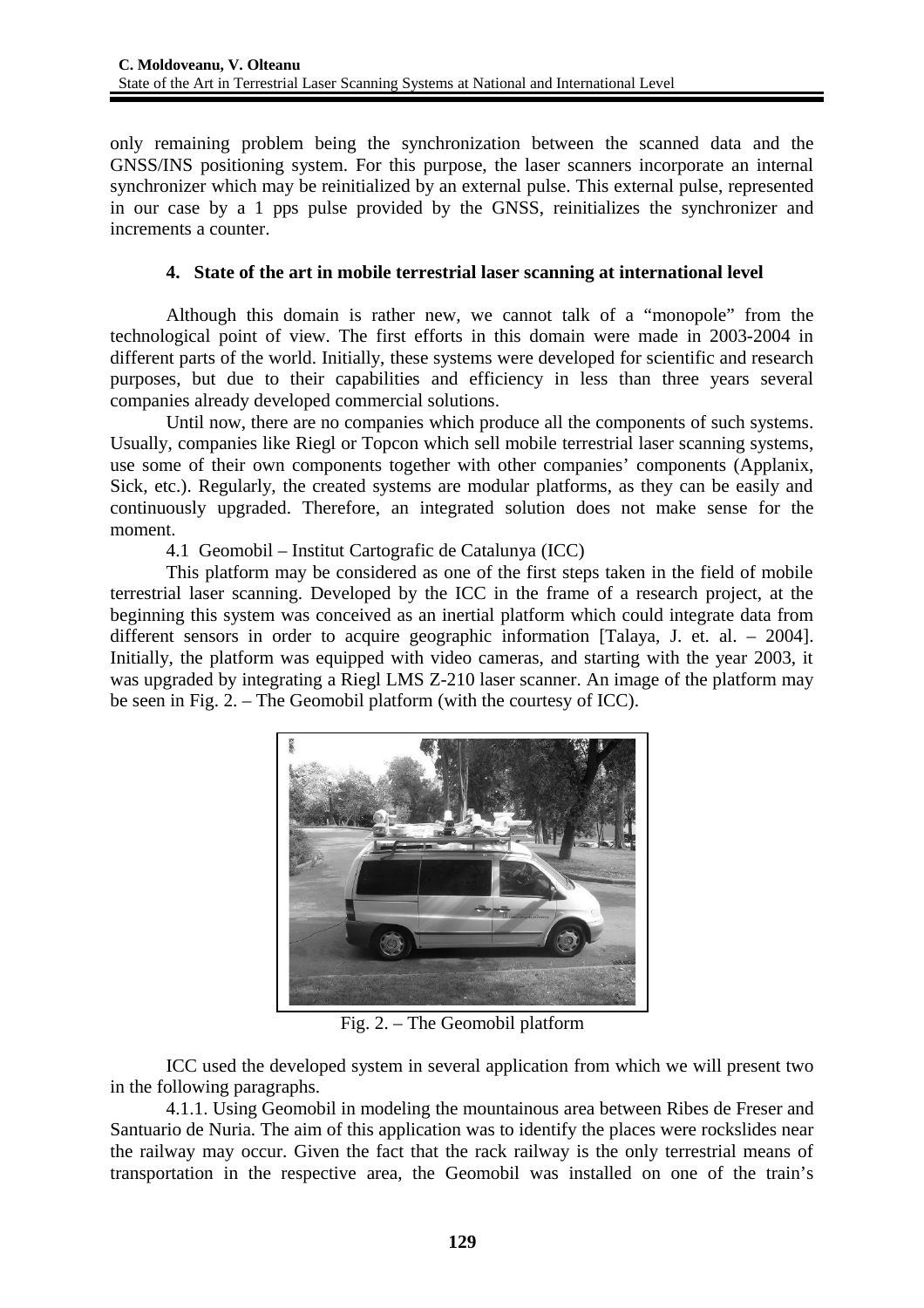platforms. For a complete zone modeling, several scans took place, with the instrument oriented in different directions. For comparison, the results were overlapped with similar observations obtained from an aerial scanning and the differences between the two sets of data were smaller than 25 cm [Serra, A. et. al. – 2005].

4.1.2. Using Geomobil in urban modeling. This application is common to all mobile terrestrial laser scanning systems. ICC used Geomobil in modeling the buildings' facades in the centre of Sitges city (Spain). Inside the area of interest, ten points were determined by other methods such as GNSS technologies or classic geodetic measurements, in order to validate the results. The differences between the coordinates obtained by modeling the scanned data and the ones obtained by other methods did not exceed 20 cm [Serra, A. et. al. – 2005].

4.2 StreetMapper – 3D Laser Mapping and IGI mbH

The platform developed by the partnership between the English company 3D Laser Mapping and the German IGI mbH, is the first mobile terrestrial laser scanning system developed with the aim to be commercialized. The first system was assembled in 2005 and went through a 6 months testing phase. StreetMapper is also the first system to have a 360 degrees field of scan around the platform. This performance is realized by integrating up to 4 laser scanners. An image of the platform may be seen in [Fig. 3. – The StreetMapper platform](#page-3-0) (with the courtesy of 3D Laser Mapping).



Fig. 3. – The StreetMapper platform

<span id="page-3-0"></span>The systems' architecture is similar to the one provided by Geomobil, with the difference that StreetMapper is using multiple scanners in order to obtain the 360 degrees field of scan. The scanners are of type Riegl LMS – Q120. For a better data interpretation the platform is equipped with video cameras. In order to improve the positioning accuracy in case of missing GNSS signal, the platform includes an additional distance measurement unit which lowers the IMU error bias. The positioning system is named TERRAcontrol and includes also a GPS/GLONASS/DGNSS NovAtel OEMV-3 receiver and an IMU developed by IGI.

As a commercial system, the StreetMapper was used in several applications from which we will present four in the following paragraphs.

4.2.1. Using StreetMapper in modeling the areas where car accidents took place. The traffic police department in Cambridgeshire used the StreetMapper to model the areas where car accidents occurred with the aim to have a better understanding of the causes that lead to the incident and also the conditions in which the accident took place. Moreover, in case of severe accidents, these measurements are necessary for the police and are time consuming if they are done by classic methods. With the help of mobile terrestrial laser scanning, the time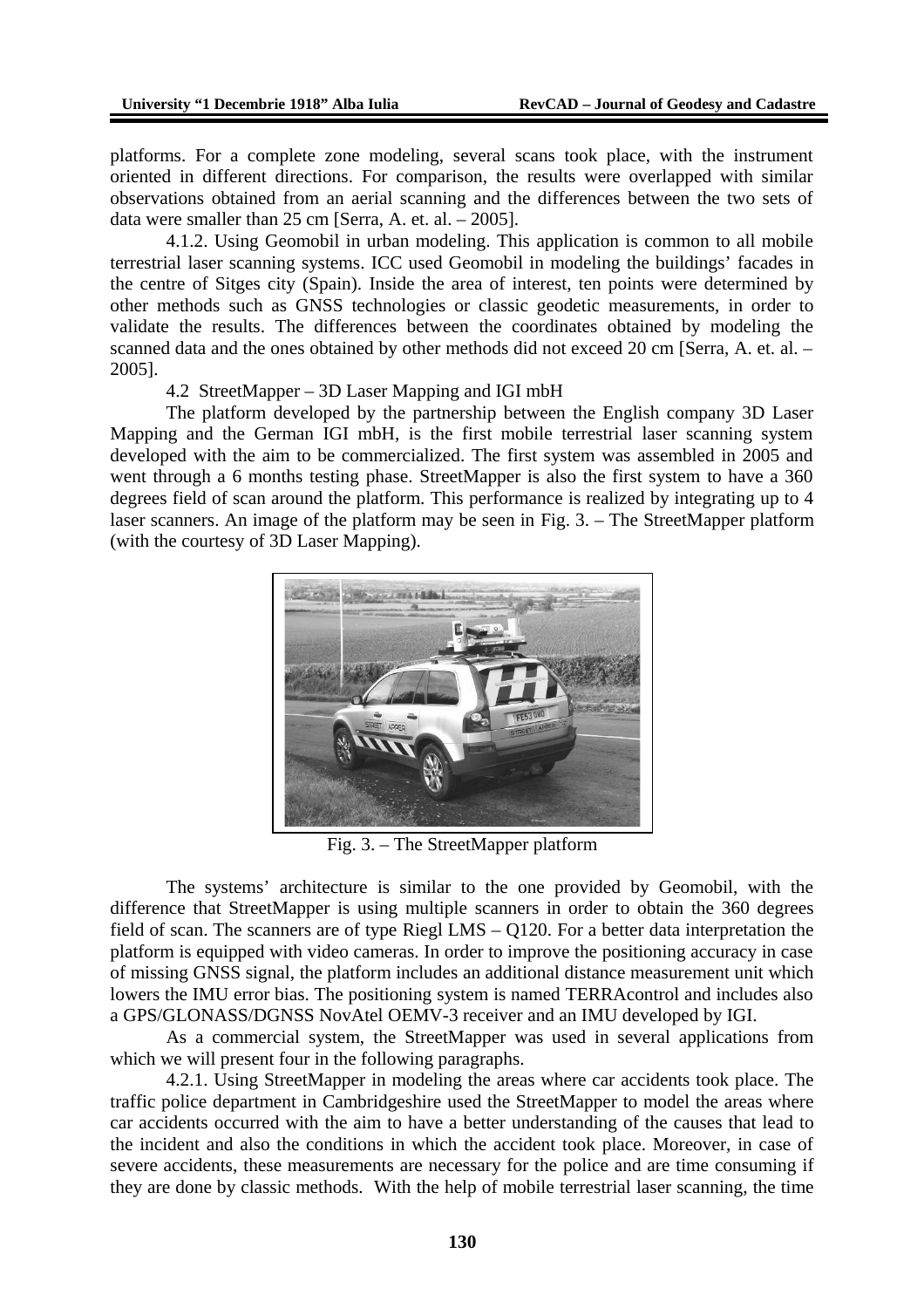spent for these measurements is reduced. Sometimes it's necessary to have a base of comparison, which could be a model of the area before the accident, and thus the platform may be used to scan areas where car accidents often occur.

4.2.2. Using StreetMapper in measuring the position of overhead cables. The objective of such measurements is to precisely identify the minimum distance between the cables and the earth surface [Kramer, J. & Hunter,  $G. - 2007$ ]. The advantage of using mobile terrestrial laser scanning systems in this case is significant because many of the classic measurements' errors sources are removed. In the traditionally way of checking the wire height, by using a pole, errors such as not finding the exact point where the distance between the wire and the earth's surface is minimum or a small pole inclination, influence measurements so that they always overestimate the distance. Such errors which are biased to determine a larger distance than the real one do not appear in the case of mobile terrestrial laser scanning.

4.2.3. Using StreetMapper to monitor the coastal areas. A model of the coastal areas is a necessity in countries like England in order to evaluate the level of erosion, sediments or other certain extreme phenomena. In order to use the StreetMapper in this type of application, the platform was installed on a 4x4 terrain vehicle, property of the Newcastle University and several scans took place near Scarborough. The StreetMapper was modified to use only one laser scanner Riegl LMS – Q560 and an area of 6.5 km was scanned in 12 minutes, obtaining a point cloud of 20 million points. Similar scans were made for the coastal areas in Felixstowe and its vicinities.

4.2.4. Using StreetMapper for Indivisible Abnormal Load (IAL) routes planning. The transport of IAL often requires a model of the areas which will be used as a route. Although, the main part of the routes is generally known, like highways or European roads, which are monitored and often used for such transports, the final leg of the journey from the highway until the destination needs surveying in order to choose the optimum route. 3D Laser Mapping and IGI used StreetMapper at the request of a UK power utility company to survey an area in Staffordshire to ensure the route was suitable for transporting a large transformer [Hunter, G. et. al. – 2006]. Part of the route was already known, but its last leg, needed surveying. The total length of the route which had to be modeled was 19 km, and the scanning lasted 1 hour, driving at slow speed in order to have a high density of points. The result was a point cloud of 93 million points with a density of 50 points/m<sup>2</sup>.

4.3 LYNX Mobile Mapper – Optech Inc.

Created by Optech Inc (Canada), one of the most important companies involved in developing scanning systems, having more than 35 years of experience in LiDAR technologies, LYNX is one of the newest mobile terrestrial laser scanning systems. A picture of this system may be seen in [Fig. 4. – LYNX Mobile Mapper](#page-4-0)

<span id="page-4-0"></span>

Fig. 4. – LYNX Mobile Mapper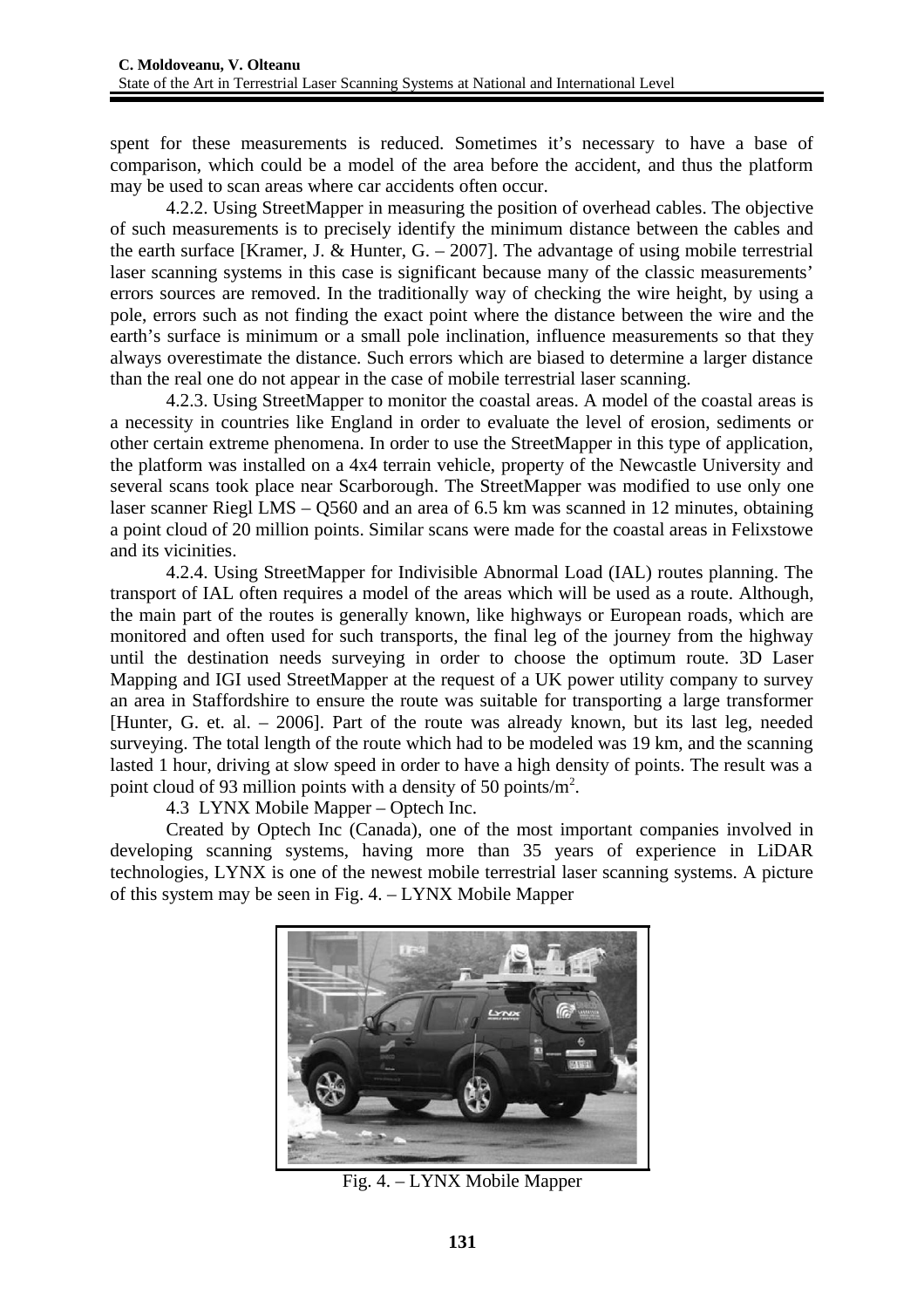The system's architecture is similar to the ones presented above. Similar to StreetMapper, LYNX offers a 360 degrees scan field as well, by incorporating up to 4 laser scanners designed by Optech. The positioning system was designed by Applanix (POS LV 420) and includes an IMU and two Trible GPS receivers.

From all the applications in which this system was used we present here only the most innovative one: surveying the railway infrastructure. The Aerial Data Service (ADS) in Tulsa, Oklahoma was interested in examining LYNX data for monitoring track conditions, inventory, etc. In order to test the system and its capabilities, ADS arranged to scan a section of railway outside Tulsa, Oklahoma. The scanning system was mounted for this application on a special track-maintenance vehicle called "speeder". The LiDAR sensors were oriented so they would scan the railway and its surrounding area. The scan length was about 5.5 km. The resulting point cloud was used in monitoring the railways, but also in identifying certain areas where vegetation or manmade objects were too close to the rail.

Other applications of the LYNX Mobile Mapper which must be mentioned are: scanning of road infrastructure in Greece (2008) [Ussyshkin, V. – 2009] and mounting the LYNX system on a speedboat in order to scan the inaccessible steep areas on the river bank.

4.4 Other mobile terrestrial laser scanning systems.

There are several other systems like the ones presented above, most of them developed for commercial use. We will not insist in presenting them as they have the same architecture as the others. We will only mention two other such systems: VMX 250 developed by Riegl and IP-S2 developed by Topcon. In the figure below a view of the IP-S2 is presented ( [Fig. 5.](#page-5-0) [– The IP-S2 platform](#page-5-0) )



Fig. 5. – The IP-S2 platform

#### <span id="page-5-0"></span>**5. State of the art in mobile terrestrial laser scanning systems at national level.**

In Romania there is only one such system created or used. This system was developed through a research project financed in the frame of PNCDI II, which is still on going. The architecture of the system developed by the S.C. C-TECH S.R.L. is not different from the ones developed at international level. A view of the platform may be seen in [Fig. 6. – Mobile](#page-6-0) [terrestrial laser scanning platform developed by S.C. C-TECH S.R.L.](#page-6-0) (courtesy of S.C. C-TECH. S.R.L.)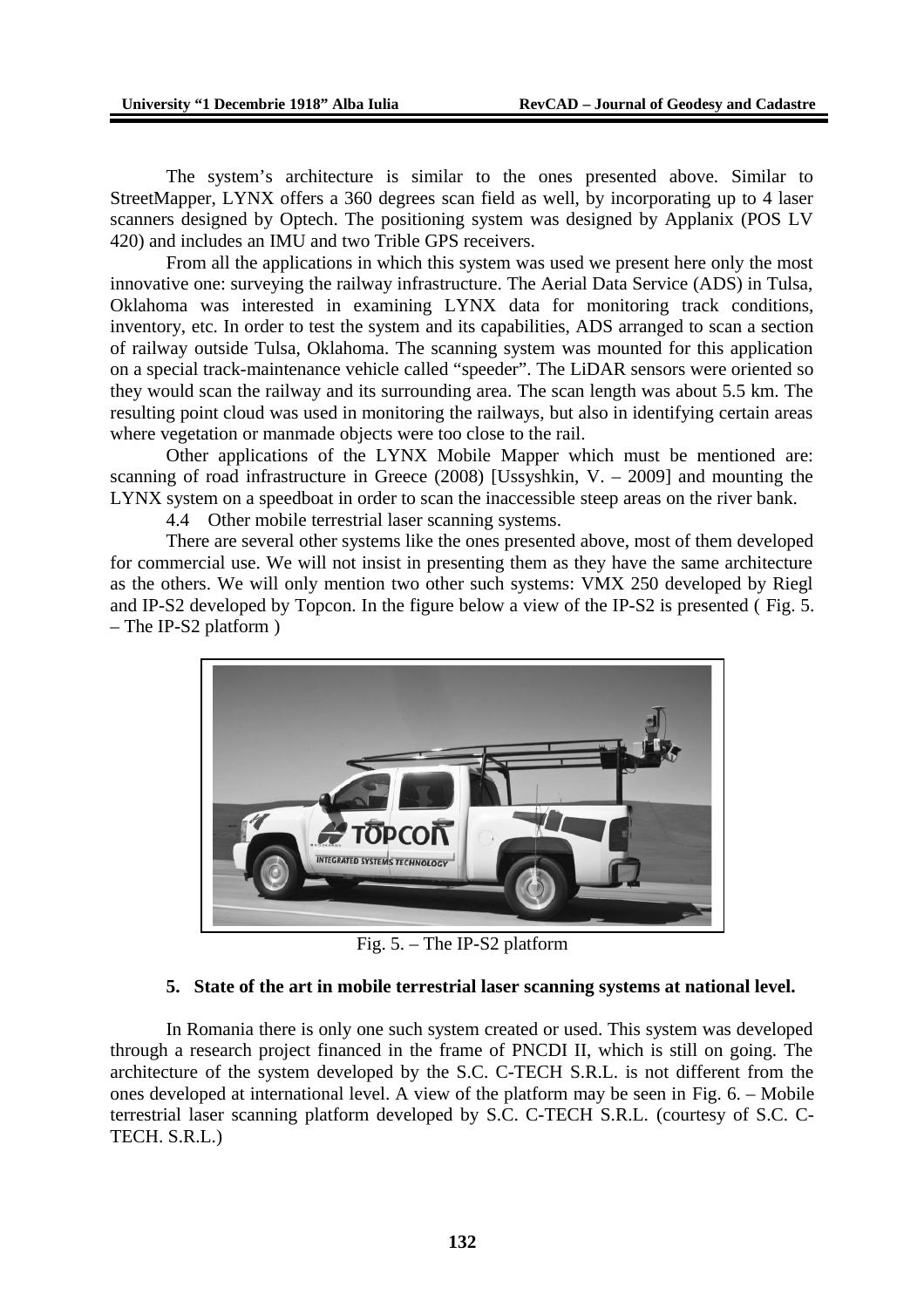

Fig. 6. – Mobile terrestrial laser scanning platform developed by S.C. C-TECH S.R.L.

<span id="page-6-0"></span>The system can be supervised during the survey by using the navigation system's software (POSView) or the laser scanner's software (RiScan Pro). One can monitor in this way parameters such as: the real time position (N, E and H) and its standard deviation, the way the solution is computed (GNSS/INS based or only INS), GPS time, speed (N, E and D) and its standard deviation, platform inclinations (pitch, roll) and their standard deviations, platform heading, other problems, etc.

Since its developing, in 2008, the system was used in different static and mobile applications studies and projects from multiple fields such as: topography, architecture, archaeology, civil engineering, etc. We will only mention here some of its mobile applications: creating the DTM (Digital Terrain Model) and the DSM (Digital Surface Model ), road monitoring, identifying electrical networks, updating the geospatial database necessary to evaluate the level of erosion in coastal regions, etc.

# **6. Software used in post-processing the point clouds**

At this time, there is no commercial software dedicated to process the point clouds obtained from mobile terrestrial laser scanning. Usually, the companies use either own created software (Geomobil) or software created to process point clouds regardless of the way these point clouds were obtained. Regularly, these products have a hard time processing point clouds obtained through mobile scanning due to the large number of points (up to several hundred million points). The software generally breaks the point cloud in several blocks, which implies a lack of efficiency. Moreover, up to now, there are no dedicated algorithms for processing this type of point clouds; by that meaning there should be algorithms which dynamically modify the point cloud.

The most used software solutions are: RiScan Pro (Riegl), TerraScan, Pointools, PolyWorks, Metris, ClearEdge 3D, PointCloud Kubits, LFM Server (Z+F).

## **7. Conclusions**

The development of mobile terrestrial laser scanning systems improved the spatial data collection. Although the static terrestrial scanning represents an important step in the